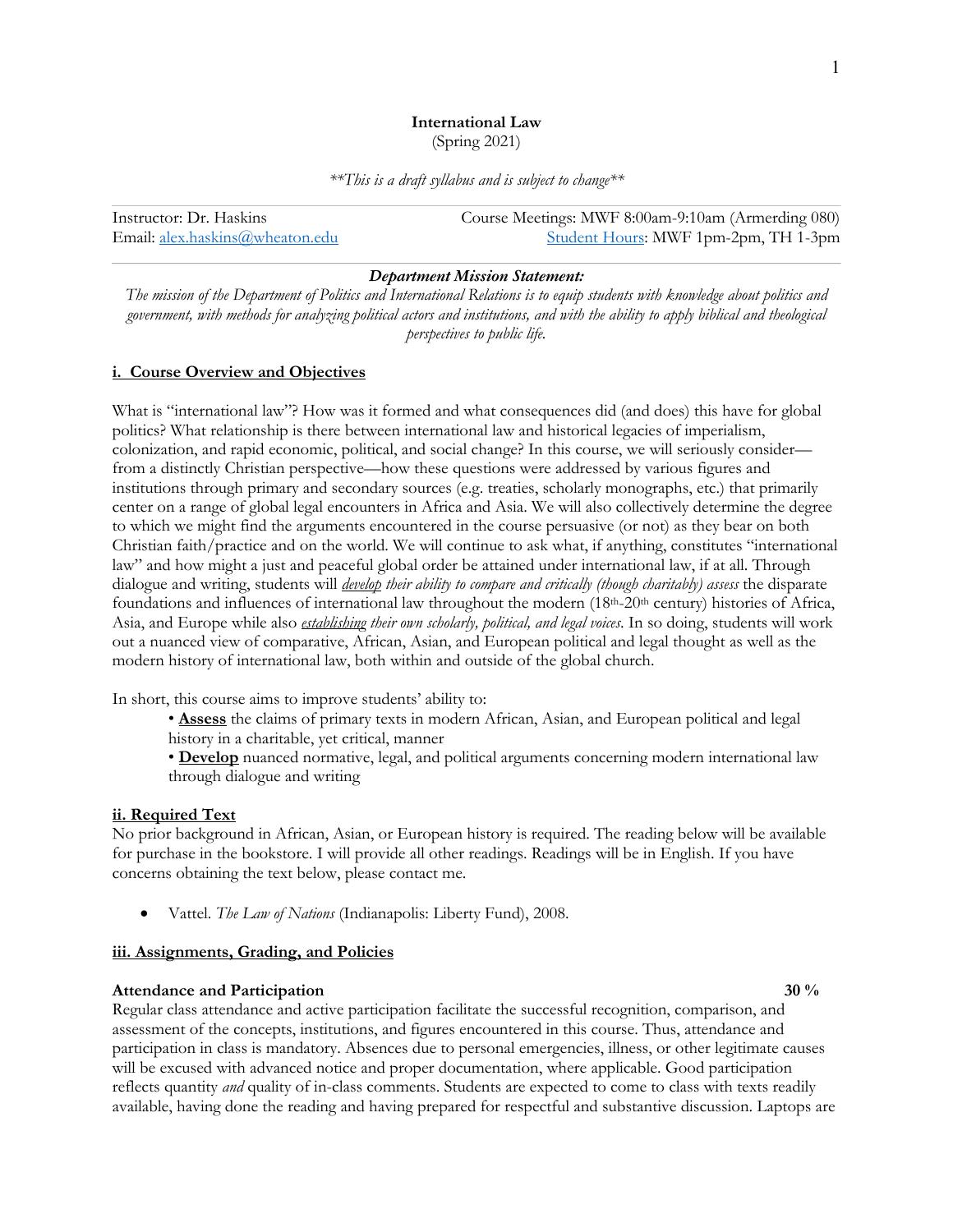allowed only for course-related activities; other observed activities will result in a grade reduction. In the first week, students will be placed in course-long small groups. In week two, student groups will begin agenda setting/leading discussion; each group must lead for three class periods throughout the term (selections will be granted on a first-come, first-served basis via email), with at least one class period focused on treaties and least another focused on a monograph chapter, founding document, or secondary literature. For classes where we discuss monographs, founding documents, or secondary literature, presenting groups will be expected to begin class with a brief overview of the reading(s) and a few substantive questions for the class. For classes, where we discuss treaties, presenting groups will be expected to provide the historical context around the treaty, a brief summary of its articles/structure, and a few substantive discussion questions. I am available for any student wishing to discuss methods for engaging more effectively in class discussion.

*Class Attendance*: 15% *Discussion Leading*: 15%

## **Legal Interpretative Essays (LIEs) 30 %**

Both essays give students an opportunity to demonstrate their ability to concisely and critically, yet charitably, assess the course material. This will involve comparative analysis of evidence from course texts in support of one's argument and against competing claims. This must be original work from the student; plagiarism is not tolerated under any circumstance and will result in failure on the assignment and possibly failure in the course or further sanctions. If students are unclear on what constitutes plagiarism, they should consult the College handbook and Community Covenant. Each essay (10% & 20%, respectively) should be 1000 words; the first is due in week six and the second in week twelve. Both essays must be 12pt font, normal margins, doublespaced and should answer the prompt(s). I will not read drafts, but am available to discuss ideas during my student hours. Late essays will be reduced by one-third a letter grade (e.g. from a B+ to a B) for every day past the due date and I will not accept essays after three days without a legitimate cause substantiated by advanced notice and proper documentation (e.g. a letter or email from your doctor), where applicable.

## **Moot Court Final** 40 %

The moot court final serves as a written and oral means for students to demonstrate their ability to recall class content, assess evidence, and make arguments about material encountered in the course. This final not only builds on the writing skills developed in the previous essays and oral skills developed in class discussion and agenda setting, but also introduces students to the world of international dispute and arbitration. The final involves two parts: written and oral. As mentioned above, at the beginning of the term, students will be placed in course-long small groups based, in part, on prior experience (or lack thereof) in moot court. Student groups will be required to submit their legal arguments (memorials) for both applicant and respondent parties in advance of the oral portion. For the oral portion, I will randomly assign student groups to one of three roles before the final: applicant, respondent, or court panel. The oral portion will proceed as follows, over two days: During day one, party arguments (15 minutes per group minus saved rebuttal time) and rebuttals will be offered. During day two, the court panel will offer its final judgment (15 minutes), as well as any dissenting opinions (15 minutes). If the court panel is evenly divided, the professor will cast the deciding vote. The case will be assigned roughly three weeks before the legal memorials are due to ensure time for students to conduct research and write. Written legal memorials should be 12pt font, normal margins, double-spaced and between 1500-2000 words per party (i.e. 3000-4000 words total for each student group). Grading will be based on Jessup standards. (See the White & Case supplementary document.) I will provide more information on the structure of the legal memorials and delivering court opinions when I release the case. My recommendation is to discuss course readings throughout the term with your group outside of class to build rapport and group dynamics for the final. See here for a sample moot court competition ( $\sim$ an hour).

*Written Portion*: 20% *Oral Portion*: 20%

**Grading Range**

 $- A: 100-94 A: 93-90$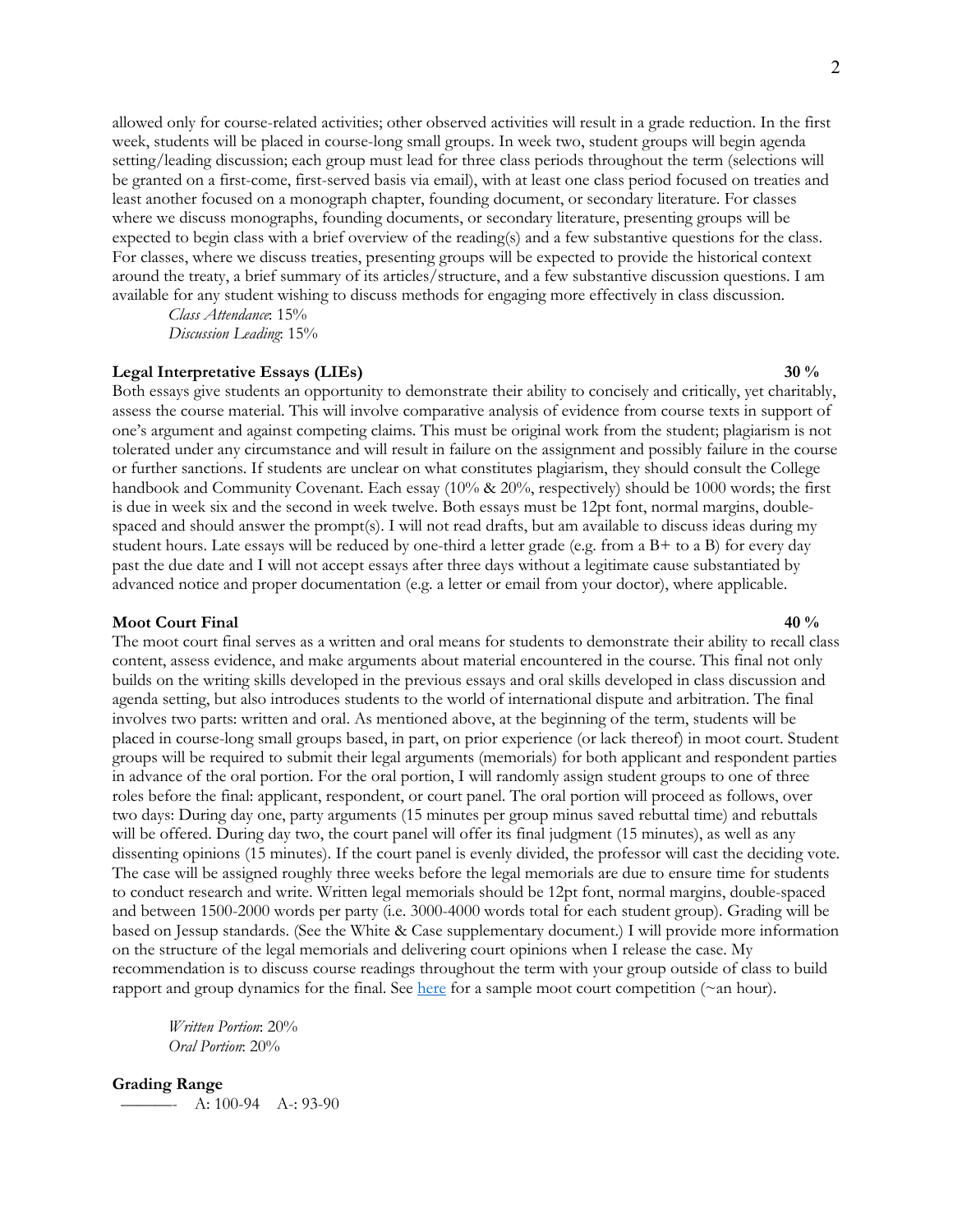| $B_{+}$ : 89-87 B: 86-84          |                                     | $B-33-80$   |
|-----------------------------------|-------------------------------------|-------------|
| $C_{\pm}$ : 79-77 $C_{\pm}$ 76-74 |                                     | $C = 73-70$ |
|                                   | $D^{+}: 69-67$ $D: 66-64$ $F: 63-0$ |             |

## **iv. General Policies**

## **Confidentiality and Mandatory Reporting**

As an instructor, one of my responsibilities is to help create a safe learning environment on our campus. I also have a mandatory reporting responsibility related to my role as a faculty member. I am required to share information regarding sexual misconduct or information about a crime that may have occurred on Wheaton College's campus with the College. Confidential resources available to students include Confidential Advisors, the Counseling Center, Student Health Services, and the Chaplain's Office. More information on these resources and College Policies is available at www.wheaton.edu/sexualassaultresponse.

#### **COVID-Safe Classrooms**

In accordance with the Wheaton College Face Covering Policy and *COVID Safe, Thunder Strong Commitment* signed by each student and faculty member, CDC-approved face coverings and social distancing are required while attending class. Failure to comply with wearing a face covering, wearing the required wristband, or social distancing will result in dismissal from the class session and an unexcused absence. Multiple violations can lead to dismissal from the class.

#### **Inclusive Language**

As per the faculty rules, I expect students to use gender inclusive language for human beings.

## **Learning and Accessibility Services**

Wheaton College is committed to providing reasonable accommodations for students with documented learning differences, physical or mental health conditions that qualify for accommodations under the ADA. Any student needing academic adjustments is requested to contact the Learning and Accessibility Services Office as early in the semester as possible. To contact LAS, please email las@wheaton.edu or call 630.752.5615. If you already have an accommodation letter, I am available to discuss how to implement the accommodation.

#### **Writing Center**

Writing Center: The Writing Center is a free resource that equips undergraduate and graduate students across the disciplines to develop effective writing skills and processes. This academic year, the Writing Center is offering online appointments only. Learn more about online consultations for undergraduates and graduate students, and make an appointment.

## **v. Tips for Success**

In my experience, students who follow these tips tend to do well. I encourage you to heed them.

- *Finish the reading at least 24 hours before it is due*. For example, finish Wednesday's class reading by Tuesday morning. This will require time management, but it allows more time for reflection.

- *Take notes as you read, in the text*. This will allow you to track your reactions to the readings and think (ahead of class) about intriguing or puzzling passages.

- *Come to office hours*. I do not bite. I am invested in you succeeding in this course.

- *Talk with your peers about the readings outside of class*. It helps you process and vocalize your views on the text(s) in preparation for class discussion.

- *Map out the "A-L-E" (Argument-Logic-Evidence) of the text before, during, and after class*. Your reproduction of the "A-L-E" of class texts helps enrich both our class discussion and your written assignments.

- [For any writing assignment] *Outline your argument—section by section, paragraph by paragraph*. If you cannot justify why a section or paragraph should be included in the writing assignment, do not include it.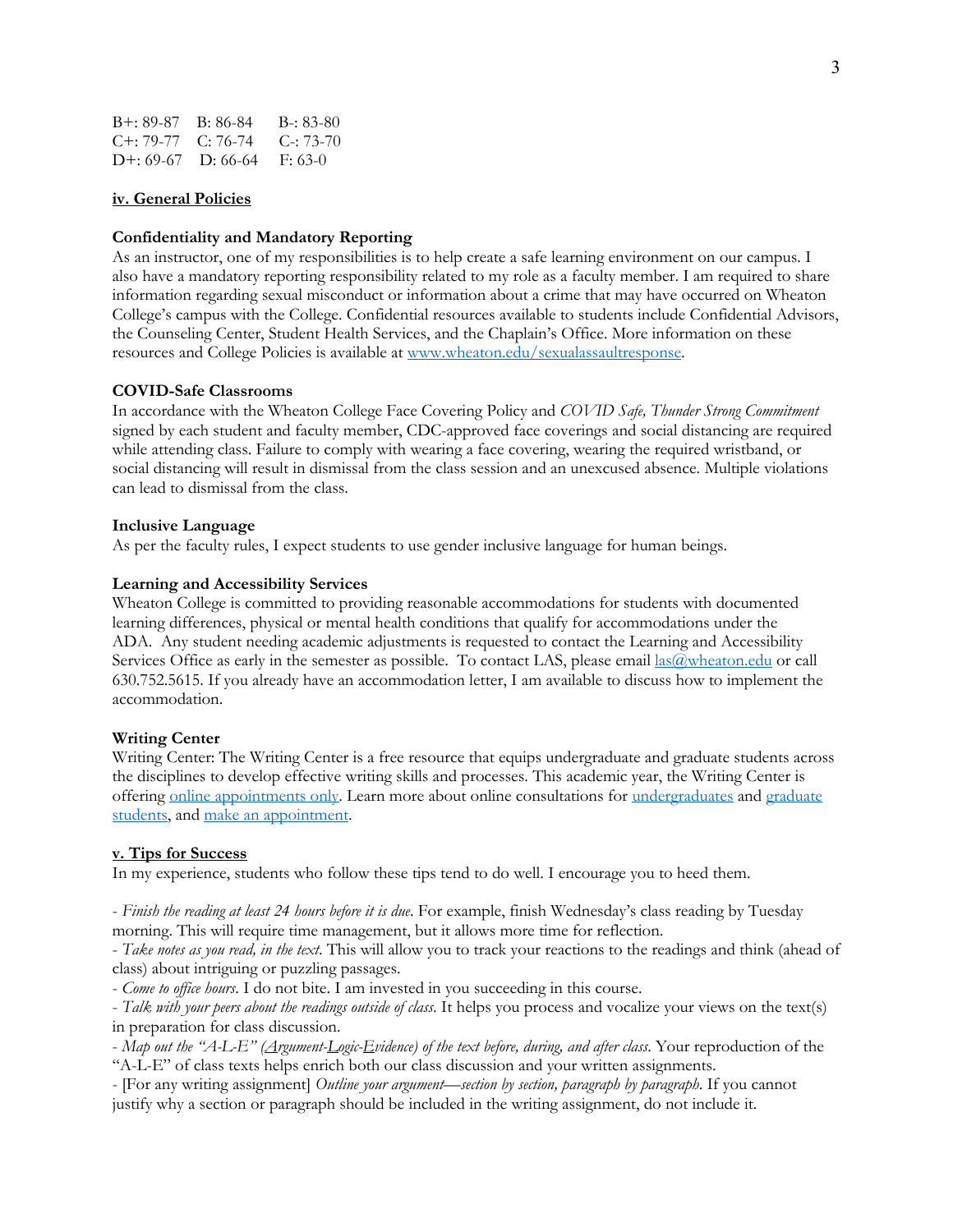# **vi. Reading Schedule**

*Assignments listed under each day are due for that day. This course is intended as a survey of the history of international legal thought as it bears on African, Asian, and European politics. Readings reflect a balance of primary and secondary sources with relevant historical background, where necessary. Students are expected to gain a general view of prominent concepts and arguments, from which they may elect to develop more focused topics in the essays. All readings will be in English.*

 **[Pages of Reading]**

| I. Western International Law<br>Week One                                                                                                                      |                         |
|---------------------------------------------------------------------------------------------------------------------------------------------------------------|-------------------------|
| $M(1/18)$ : NO CLASS (MLK DAY)                                                                                                                                |                         |
| W (1/20): Montesquieu, Spirit of the Laws (1748); Books 1-3<br>*Complete Pre-Assessment Surveys*                                                              | $\lceil$ 29\rceil       |
| F (1/22): Montesquieu, Spirit of the Laws (1748); Books 9-10                                                                                                  | $\lceil 24 \rceil$      |
| Week Two<br>M (1/25): Montesquieu, Spirit of the Laws (1748); Book 20, Book 21 (chs 1-5, 21-23)                                                               | $\lceil$ 29\rceil       |
| W (1/27): Montesquieu, Spirit of the Laws (1748); Book 26                                                                                                     | $\lceil 28 \rceil$      |
| F (1/29): Vattel, The Law of Nations (1758) Preliminaries; Book 1 chapters 1-3, 8, 11, 13-14                                                                  | $\lceil \sim 55 \rceil$ |
| Week Three<br>M (2/1): Vattel, <i>The Law of Nations</i> (1758); Book 2 chapters 1-2, 4-5, 8, 12                                                              | $\lceil -51 \rceil$     |
| W (2/3): Vattel, The Law of Nations (1758); Book 3 chapters 1, 3, 8                                                                                           | $\lceil 248 \rceil$     |
| F (2/5): Vattel, The Law of Nations (1758); Book 4 chapters 1-2, 4-5                                                                                          | $\lceil \sim 35 \rceil$ |
| Week Four<br>M (2/8): Wheaton, Elements of International Law (1836); Part 1 Chapter 2<br><b>IN-PERSON LEARNING BEGINS</b>                                     | $\lceil -50 \rceil$     |
| W (2/10): Wheaton, Elements of International Law (1836); Part 3 Chapter 2                                                                                     | $\lceil \sim 35 \rceil$ |
| F (2/12): Wheaton, Elements of International Law (1836); Part 4 Chapter 1                                                                                     | $\lceil -50 \rceil$     |
| II. Law and International Conflict<br><b>Week Five</b>                                                                                                        |                         |
| M (2/15): Britain/China – Treaty of Nanking (1842), Treaty of the Bogue (1843)<br>America/China – <i>Treaty of Wanghia</i> (1844)                             | $\lceil 22 \rceil$      |
| W (2/17): America/Japan - Treaty of Kanagawa (1854)<br>America/Japan - Treaty of Amity and Commerce (1858)<br>America/China - <i>Treaty of Tianjin</i> (1858) | $\lceil$ ~17]           |
| F $(2/19)$ : Cassel, Grounds of Judgment (ch 3)                                                                                                               | $\lceil 22 \rceil$      |

**LIE #1 PROMPTS DISTRIBUTED**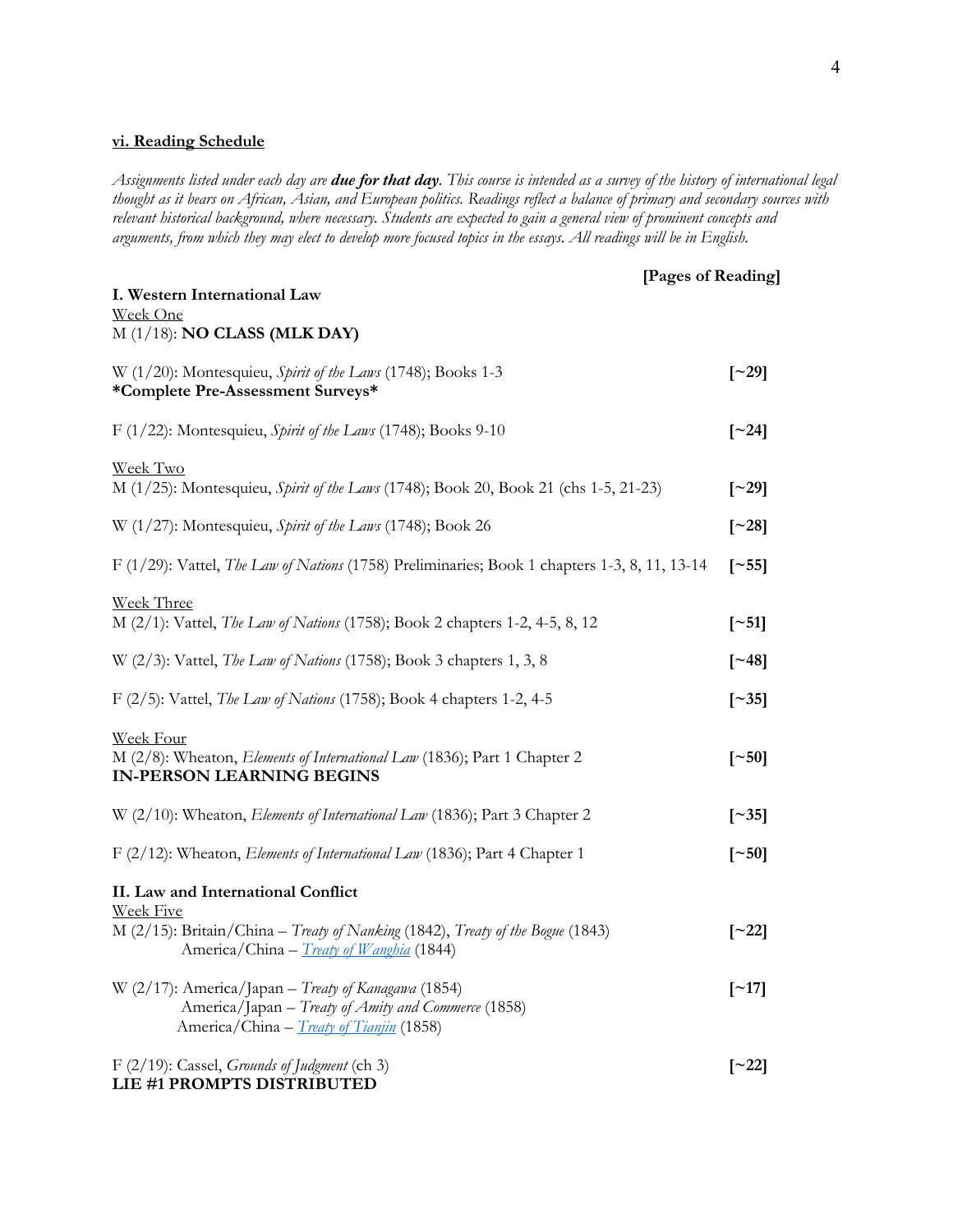| <u>Week Six</u>                                                                                                                                                                                                                                                                                |                          |
|------------------------------------------------------------------------------------------------------------------------------------------------------------------------------------------------------------------------------------------------------------------------------------------------|--------------------------|
| $M$ (2/22): Auslin, Negotiating with Imperialism (ch 1)                                                                                                                                                                                                                                        | $\lceil 23 \rceil$       |
| W (2/24): Howland, Translating the West (ch. 5)                                                                                                                                                                                                                                                | $\lceil 30 \rceil$       |
| F (2/26): Japan/Korea - Treaty of Kanghwa (1876)<br>Japan/China - <i>Treaty of Shimonoseki</i> (1895)<br>Great Powers/China - Boxer Protocol (1901)<br>Japan/Russia - Treaty of Portsmouth (1905)<br>Japan/Korea - Treaty of Annexation (1910)<br>LIE #1 DUE (GROUP 'UNEQUAL TREATY' ANALYSIS) | $\lceil 25 \rceil$       |
| <b>Week Seven</b><br>$M(3/1)$ : Act of Berlin Conference (1885)                                                                                                                                                                                                                                | $\lceil$ ~19]            |
| W (3/3): Pinto Coelho, "Lord Salisbury's 1890 Ultimatum"<br>Portuguese Pink Map (1886)                                                                                                                                                                                                         | $\lbrack -9]$            |
| F (3/5): Daniels, "The Congo Question and the Belgian Solution"<br>Meeuwis, "Language Legislation in the Belgian Colonial Charter of 1908"                                                                                                                                                     | $\lbrack -27\rbrack$     |
| Week Eight<br>M (3/8): <i>League of Nations Covenant</i> (1919/1924) esp. articles 14, 22                                                                                                                                                                                                      | $\lceil$ ~10]            |
| $W$ (3/10): <b>NO CLASS</b>                                                                                                                                                                                                                                                                    |                          |
| $F$ (3/12): "Mussolini-Laval Accords" (1935)<br>Haile Selassie's <i>Appeal to the League of Nations</i> (1936)                                                                                                                                                                                 | $\lceil$ –19]            |
| III. The Post-World War International                                                                                                                                                                                                                                                          |                          |
| <b>Week Nine</b><br>M (3/15): UN Charter (1945) pp. 1-30 [not the signatures]<br><b>Universal Declaration of Human Rights (1948)</b>                                                                                                                                                           | $\left[ \sim 35 \right]$ |
| W $(3/17)$ : Vienna Convention on the Law of Treaties (1969) pp. 332-353                                                                                                                                                                                                                       | $\left[\sim 22\right]$   |
| F (3/19): America/Britain/China/Japan – Potsdam Declaration (1945)<br>Allied Powers/Japan – Treaty of San Francisco (1951) [note: no need to read the signatures]<br>U.S./North Korea/China - Korean Armistice Agreement (1953)                                                                | $\lceil 36 \rceil$       |
| <u>Week Ten</u><br>M (3/22): Bandung Speeches, Addresses, Statements, & Communiqué (1955)                                                                                                                                                                                                      | $\left[ \sim 29 \right]$ |
| W (3/24): Fanon, <i>Wretched of the Earth</i> "On National Culture" (1961)                                                                                                                                                                                                                     | $[\sim]17]$              |
| F (3/26): Nyerere, "Ujamaa: The Basis of African Socialism" (1962)<br>Nkrumah, "Speech on African Unity" (1963)<br>Mandela, "Pretoria Speech [transcript]" (1964)                                                                                                                              | $\lceil 242 \rceil$      |
| IV. Critical Histories: Grappling with Imperial Legacies in International Law                                                                                                                                                                                                                  |                          |
| <u>Week Eleven</u><br>M (3/29): Anghie, Imperialism, Sovereignty, $\mathcal O^*$ the Making of International Law                                                                                                                                                                               | $\lceil 36 \rceil$       |